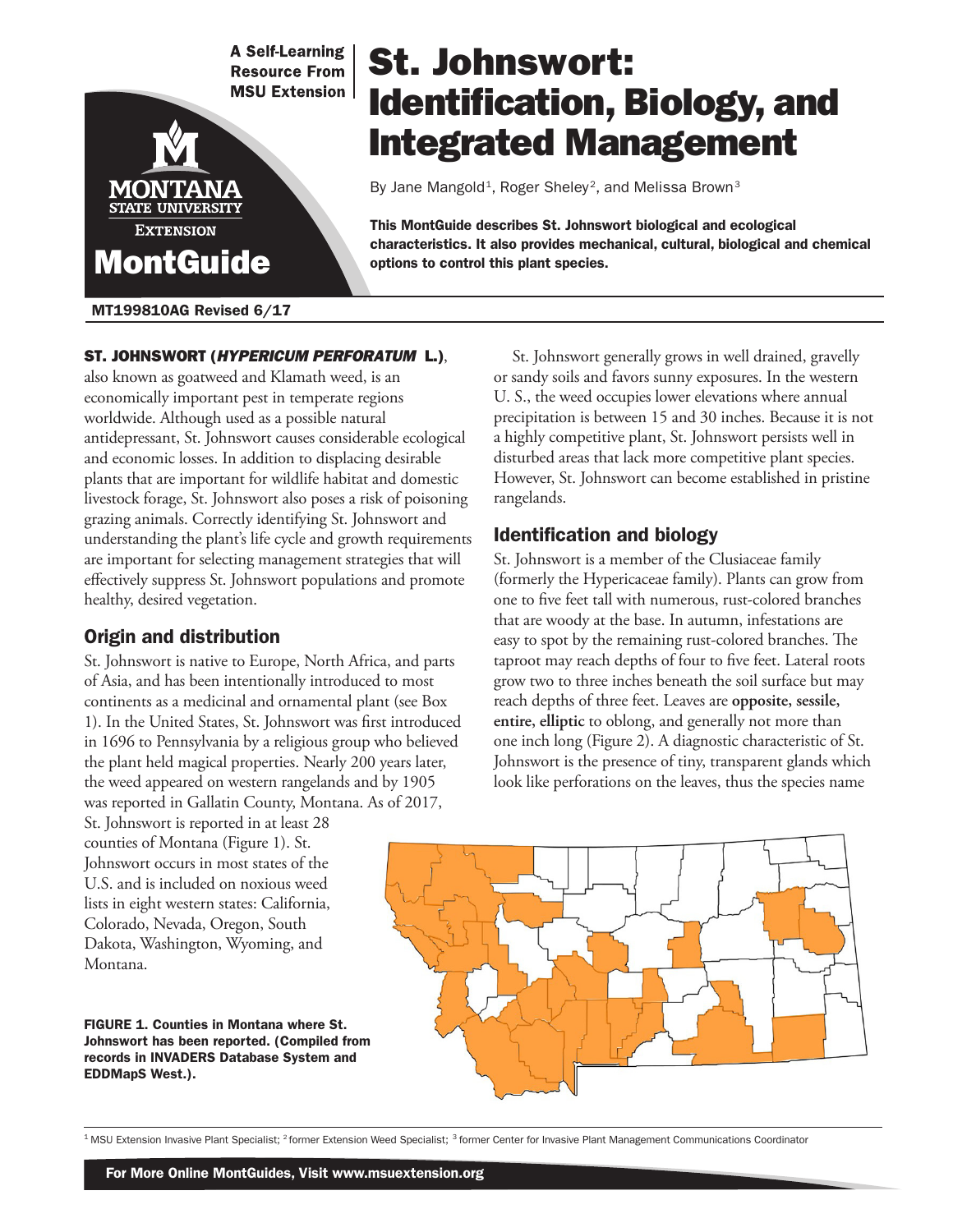

FIGURE 2. St. Johnswort plant with seed capsule (A) and seed (B). (USDA-NRCS Plants Database/Britton, N.L., and A. Brown. 1913. *An illustrated flora of the northern United States, Canada and the British Possessions.* Vol 2: 533.)

#### BOX 1. St. Johnswort Uses and Lore

St. Johnswort has a long history of use for a variety of purposes, both medicinal and magical.

- Plants are believed to have great protective powers from evil spirits, witches, storms, and thunder.
- When hung in the house or carried as a charm, sprigs of the plant are claimed to bring good luck.
- When placed under a pillow, St. Johnswort sprigs may bring dreams of a future lover.
- Plants are used as an ingredient for distilling vodka, and as a source for red, yellow, purple, and orange dyes.
- Native Americans used oils from American Hypericum species to heal wounds and treat consumption.
- Folk medicine practitioners in Europe use St. Johnswort to treat mania, hysteria, hypochondriasis, depression, dysentery, jaundice, and a variety of skin disorders.
- St. Johnswort is promoted as a natural anti-depressant drug and is used in herbal teas and dietary supplements.
- Recently, hypericin was found to inhibit human immunodeficiency virus.



FIGURE 3. Glands on the leaf of St. Johnswort look like tiny perforations. Ohio State Weed Lab, The Ohio State University, Bugwood.org

"perforatum" (Figure 3). These perforations can be seen when one holds the leaf up to a light source. Flowers, which turn from east to west as the sun crosses the sky, grow in an open, flat-topped, terminal group. Flowers are bright yellow with five **sepals** and five petals. Petals are typically twice as long as sepals and bear black glands along the margins. Stamens are numerous and arranged in three groups. An egg-shaped, three-valved capsule (Figure 2a) bursts at maturity and releases many seeds (Figure 2b). A gelatinous coating on the seeds becomes sticky when wetted and adheres to the fur, feathers, or clothing of passing animals or humans.

#### *How does St. Johnswort grow?*

St. Johnswort is a **perennial** plant that reproduces by seed and rhizomes. The plant is a prolific seed producer; each flower develops into a seed capsule that may produce 400 to 500 seeds. An average-sized plant produces between 15,000 and 23,000 seeds. Seedlings emerge during the warm summer months and may require several years to reach reproductive maturity. Seedlings grow slowly and therefore compete poorly with established vegetation. During spring and fall, plants sprout from lateral root buds. Vegetative growth can also be stimulated by fire, grazing, or other forms of defoliation, such as cutting, mowing, and pulling. Mature plants form flowers by mid-June and seeds near the end of August. Seeds can germinate at maturity, but germination rates increase with time. Longevity of viable seeds in the soil may range from six to ten years. Seeds are spread short distances by the wind, and may travel long distances by adhering to passing animals, animal ingestion and deposition in feces, water movement, and through activities of humans. High temperatures, such as those that occur during a fire, can also stimulate germination. Stems die and turn red in the late summer or early fall, when moisture is limited, or when there is a hard frost. When it rains in the fall, plants may regrow from **rosettes**.

#### Impacts

The most commonly described impacts of St. Johnswort are loss of forage production and losses associated with livestock poisoning. Dense stands of St. Johnswort can displace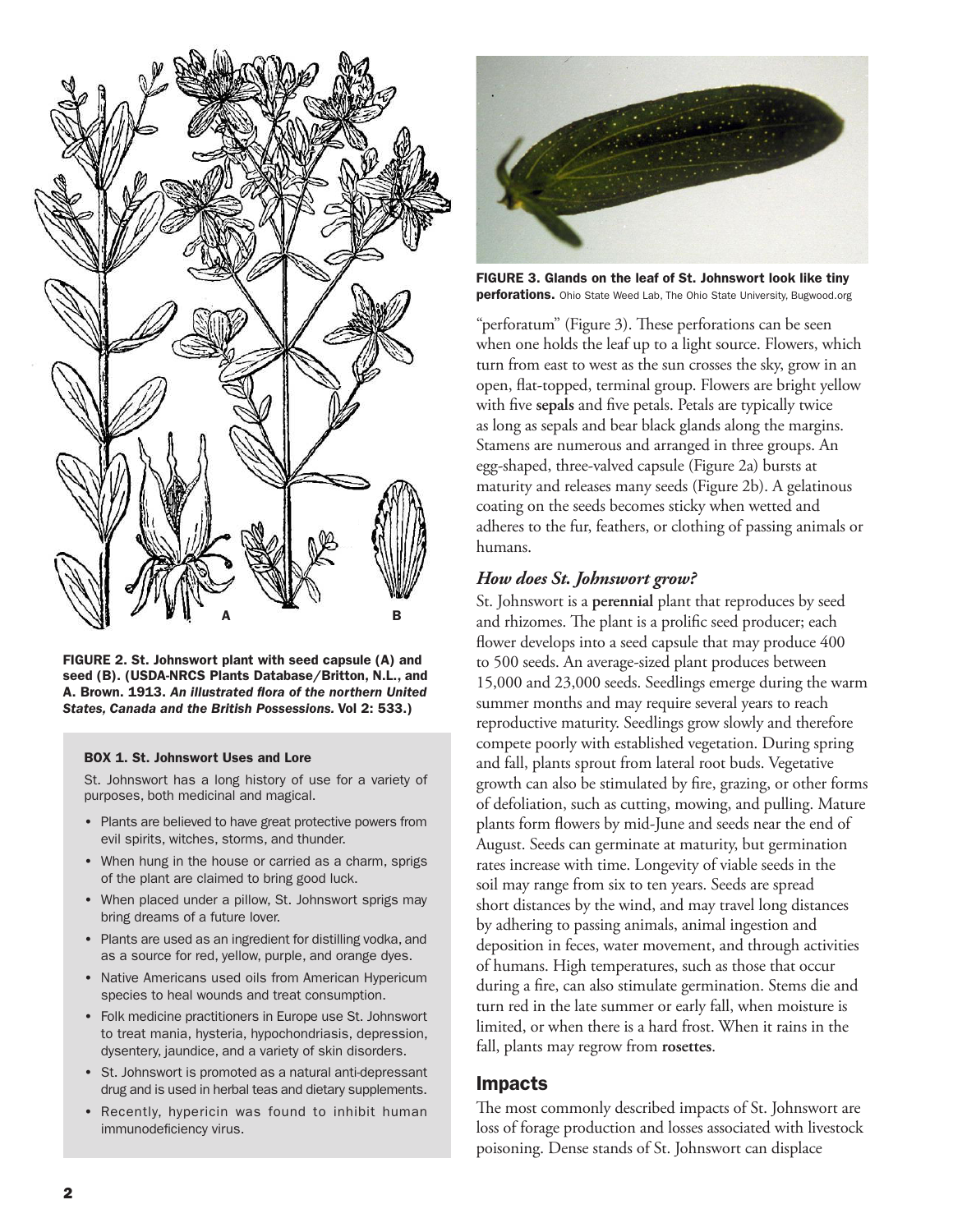native and other desirable plants in pastures and rangelands, thereby reducing carrying capacity and livestock forage. Although in most cases the plant is considered unpalatable by livestock and is generally avoided, livestock may eat rosettes or the tops of plants when other forage is scarce. Livestock poisoning has been reported (see Box 2.)

## Integrated management

St. Johnswort can be very difficult to control once plants become established. As with any weed management program, prevention, early detection, and containment are the keys to gaining and maintaining control of St. Johnwort infestations over the long term. Most small infestations can be contained by repeated pulling, digging, and application of herbicides. Large infestations may require a weed management program that integrates physical, chemical, and biological methods. St. Johnswort seedlings are relatively poor competitors in healthy, productive plant communities. Practices that help to maintain vigorous, competitive, desirable plant communities will help to prevent St. Johnswort establishment.

*Handpulling and grubbing* may be effective on small, newly established populations that have not established robust lateral root systems. New stems may resprout from rhizomes and root fragments, so plants need to be completely removed, or pulled persistently over many years.

*Tilling and cultivation* - St. Johnswort is not a problem in cultivated crops, so repeated tilling may effectively control this plant. However, root fragments may be spread on tilling equipment, so it is important to clean equipment and spray resprouted plants with herbicide.

*Mowing* is typically considered ineffective as a management method for St. Johnswort because plants may resprout after defoliation. Mowing before flowers have formed can reduce St. Johnswort seed production, but it may also promote vegetative regrowth. Although repeated

#### BOX 2. St. Johnswort Poisoning - Hypericism

 St. Johnswort plants can be toxic to livestock if ingested in sufficient quantities. A phototoxic pigment, hypericin, is found in stems, leaves, flowers and seeds, and causes blistering and itching on light-haired or unpigmented skin exposed to intense sunlight. Horses are more susceptible to hypericin toxicity than cattle, cattle more than sheep, and sheep more than goats. All growth stages of the plant are toxic, but the greatest toxic effects are expressed during flowering.

 Livestock rarely die directly from St. Johnswort ingestion; however, effects of poisoning such as blindness or swelling and soreness of the mouth may prevent affected animals from foraging and drinking, and thereby contribute to death by dehydration and/or starvation. Animals affected by hypericin toxicity lose weight, are difficult to manage and lose market value. Other signs and symptoms of hypericin toxicity are rapid pulse, fever, diarrhea, dermatitis, and excessive salivation.

 To prevent poisoning, do not confine animals in a pasture lacking proper forage and avoid harvesting St. Johnswort in hay crops. Symptoms usually become detectable two to 21 days following ingestion. Should poisoning occur, owners must remove the animal from pasture as soon as possible and consult a veterinarian. Once consumption of the weed is halted, affected animals usually fully recover within three to six weeks.

mowing or cutting may weaken St. Johnswort plants, these treatments may not be feasible on many sites because of inaccessible terrain and potential damage to desirable plants.

*Prescribed burning* may kill the above-ground portion of St. Johnswort plants, but is unlikely to damage root crowns and lateral roots. High-severity fire may stimulate germination in St. Johnswort seeds and sprouting from undamaged roots and root crowns.

| TABLE 1. Examples of herbicides that can be used to manage St. Johnswort. Consult herbicide             |  |
|---------------------------------------------------------------------------------------------------------|--|
| labels for additional rate, application, and safety information. Additional information can be found at |  |
| http://www.greenbook.net.                                                                               |  |

| <b>Herbicide Active Ingredient</b><br><b>Trade Name</b> | <b>Product per acre</b> | <b>Timing</b>                         |
|---------------------------------------------------------|-------------------------|---------------------------------------|
| Metsulfuron $*$<br>Escort/Cimarron                      | 1 ounce                 | Actively growing plants               |
| Aminopyralid<br>Milestone                               | 5 to 7 ounces           | Prebloom                              |
| Picloram<br>Tordon 22K/Picloram22                       | 1 quart                 | Actively growing plants, prebloom     |
| Glyphosate<br>Many trade names                          | 1 to 2 quarts           | Use as part of a revegetation program |
| $2,4-D$<br>Many trade names                             | 1 to 2 quarts           | Seedlings and prebloom                |

\*requires non-ionic surfactant